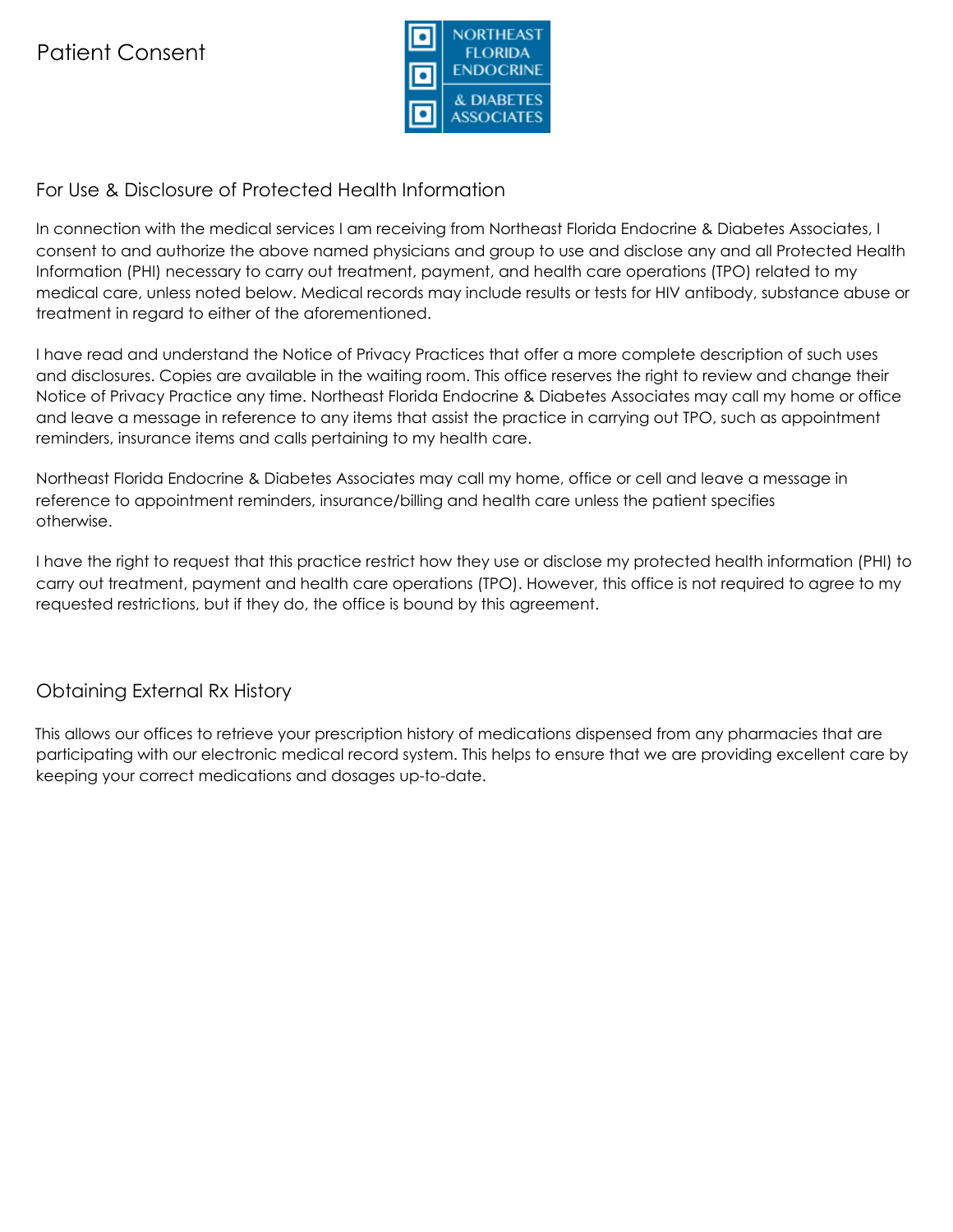# Lab & Financial Policies



## Laboratory Policies

1. For your safety and HIPAA compliance, only patients are allowed into the drawing room. If you have small children, please make arrangements accordingly.

2. You will be seen by the lab in appointment time order, not arrival time. Arriving earlier than your appointment time will not guarantee an expedited visit.

3. Fasting patients may only have water and black coffee, unless otherwise noted by your doctor. 4. We will make every effort to combine orders from other physicians or if need be, send them out to the appropriate lab per your insurance.

\*Note: If you are a diabetic and have a fasting lab, please bring your insulin, syringe and a snack to have after your lab appointment.

## Financial Policies

1. We will file a claim to your insurance. Please call your insurance company to verify that we participate with your plan. If you have a referral based insurance that requires referrals, it is your responsibility to make sure you have a valid referral for each and every visit.

2. All co-payments, co insurance and deductibles will be collected prior to seeing the doctor on the day of your visit. If you are unable to pay prior to your appointment, your visit may be rescheduled. We accept cash, checks and all major credit cards.

3. Occasionally your doctor might order a laboratory test that our laboratory does not perform in the office and must be sent to an outside laboratory. When this occurs the outside laboratory will bill your insurance or you directly. If you receive a bill from them, please contact them directly. Outside laboratories do not bill through our office.

4. Occasionally your doctor might order a medically necessary laboratory test not covered by your insurance. If this occurs, you will be advised in advance of the cost of the test and you will be asked to sign an Advance Beneficiary Notice. At that time the necessity of the test will be explained to you and you will have the option of accepting or denying the laboratory test. If you accept, the full payment of the laboratory test will be your responsibility.

5. All returned checks are subject to a \$25.00 returned check fee. The amount of the check as well as the \$25.00 fee will be assessed to your account.

6. There is a charge of \$25.00 for the completion of disability, FMLA, or leave of absence forms. You must complete the patient information sections completely and sign the form prior to submission to the practice. The practice requires 10 business days from the date the form is received by the practice for completion.

7. Any patient account balances older than 60 days are subject to collection procedures.

We understand that temporary financial problems may affect timely payment if your account. If such problems arise, you must contact our billing staff to make payment arrangements.